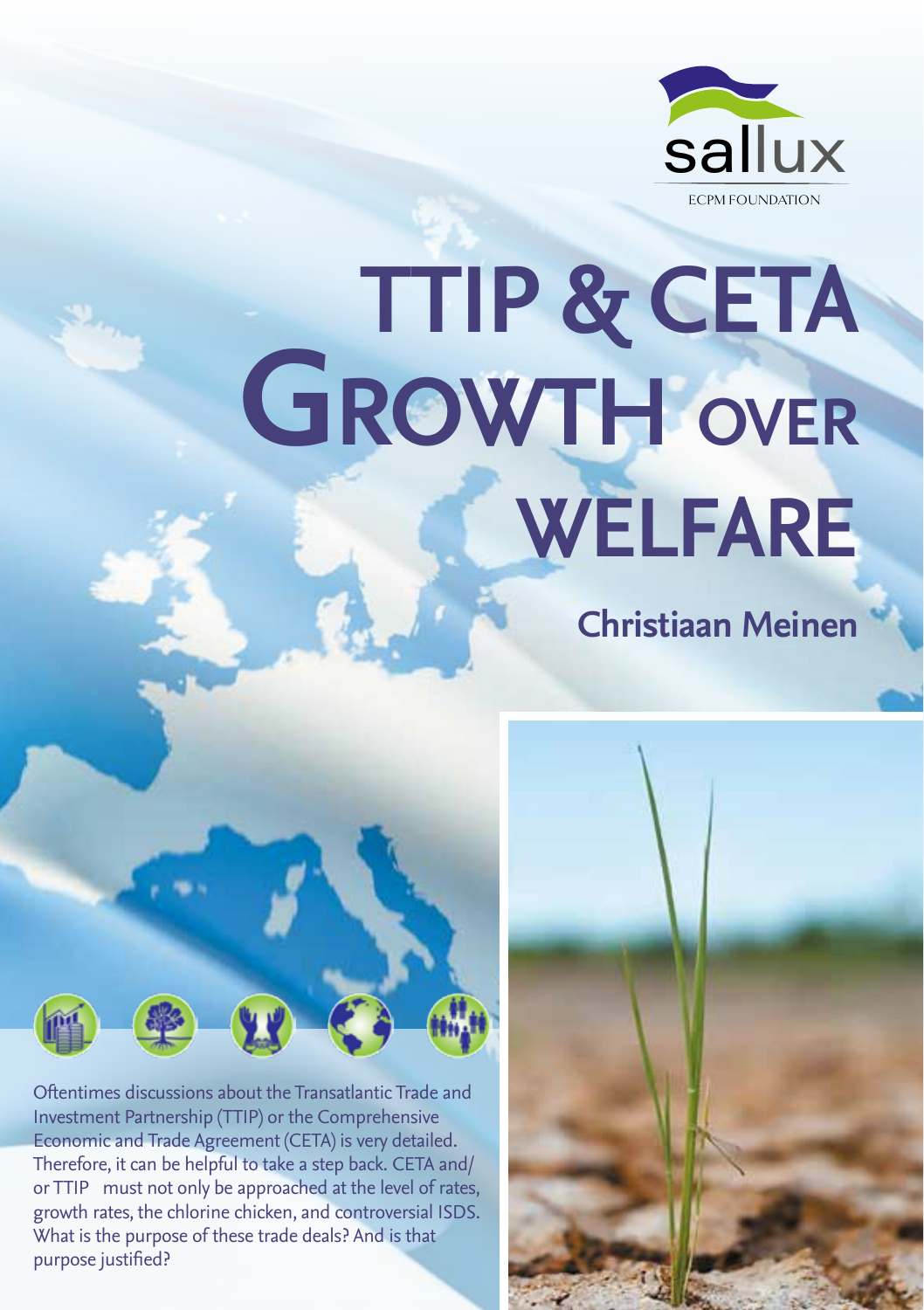**2 EQUARES ARELATION FOUND AT A RELATION FOUND A RELATION ALL EUROPE SALLUX SALLUX SALLUX SALLUX SALLUX SALLUX SALLUX SALLUX SALLUX SALLUX SALLUX SALLUX SALLUX SALLUX SALLUX SALLUX SALLUX SALLUX SALLUX SALLUX SALLUX SALLUX** 

*This article first appeared in DenkWijzer (ThinkGuide), the annual publication of the Scientific Institute of the ChristenUnie (CU). September 2016, Volume 16, No. 2.*



*Bron: http://www.historicalstockphotos.com*

*"We pray that peoples of all faiths, all races, all nations, may have their great human needs satisfied; that those now denied opportunity shall come to enjoy it to the full; that all who yearn for freedom may experience its spiritual blessings; that those who have freedom will understand, also, its heavy responsibilities; that all who are insensitive to the needs of others will learn charity; that the scourges of poverty, disease and ignorance will be made to disappear from the earth, and that, in the goodness of time, all peoples will come to live* 

*together in a peace guaranteed by the binding force of mutual respect and love.*"

These wonderful words were spoken by President Eisenhower during his farewell address<sup>1</sup>. In the same speech, he expressed his concern about the growing influence of large international companies and in particular the Military Industrial Complex (MIC) in the United States (U.S.). The words of Eisenhower remain relevant today, for instance in light of the free trade agreement that is negotiated between the European Union (EU) and the U.S.

#### **The limits of growth**

What are the risks of a treaty that focuses on "growth" above all else? Economic growth, whether induced by TTIP or otherwise, also bears negative consequences. As the banking sector once again proves: unlimited and perpetual growth is impossible. It is a natural principle reflected in nature, people's lives, and the economy. Growth requires energy. Our unrestrained pursuit of economic growth means that resources and energy are required in larger quantities than ever before. As of yet, our economies and demand for energy are not sustainable. Rather than striving for additional growth, perhaps we should learn to limit ourselves.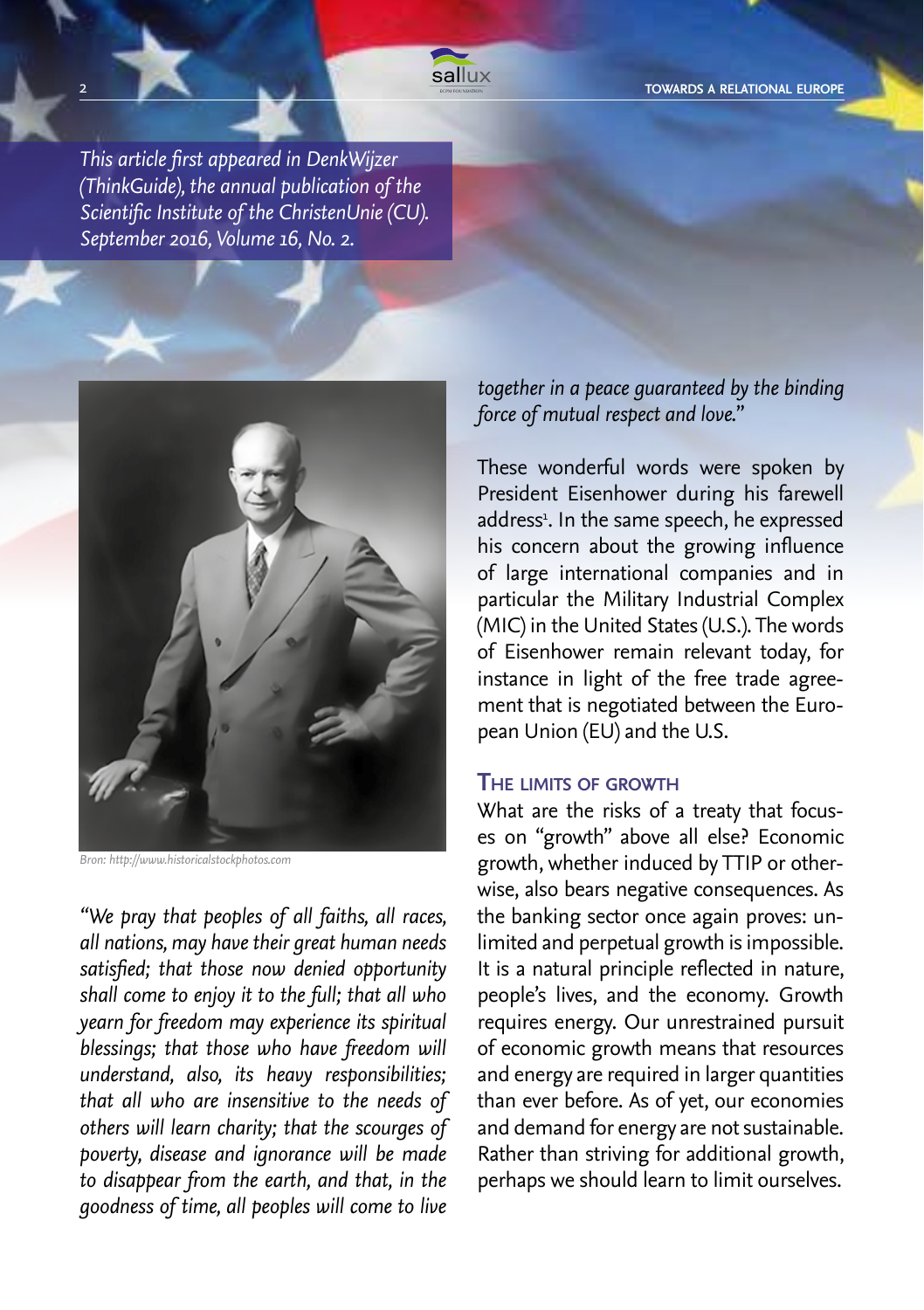

Considering the looming shortages of raw materials, climate change, terrorism, famine, and the refugee crisis, should we not set other priorities than economic growth alone? Under the current circumstances, the U.S. and EU should seek cooperation in a transition towards a sustainable economy. In this transition they can take the lead, and push for worldwide standards. Such an alternative to TTIP would suit an economy that promotes well-being and life, as included in the work programme of the European Christian Political Movement (ECPM)<del>'</del>:

"*In essence, economy is about life. The purpose of all economic activity is to support life and advance the well-being of all. The economy is meant to provide sufficient means for all people in order that family life may be supported, to make people's creative talents flourish, and to find solutions for the problems they face."*

# **The price of cheap**

The European Commission (EC) and the majority of European governments present TTIP to the general public as a beautiful future comprised of increased consumer choice at a lower price. For example, an import tariff of 8% is currently imposed on U.S. shoes. Should this rate be abolished, the price of U.S. shoes will go down in Europe. Do consumers experience a lack of choice? Are shoes unreasonably expensive? Professor Dr. Ewald Engelen,<sup>3</sup> Financial Geographer at the University of Amsterdam, summarises this restrictive view of the citizen as follows: "Consumers receive a warm welcome, citizens are inconvenient."

A decrease in prices would first and foremost result from lowered import tariffs. It is expected, however, that price reductions will not stop there. Additional price competition could lead to a feared "race to the bottom." Should this come to happen, "cheaper" can only be realised at the expense of suppliers of raw materials, labourers, animal welfare, and the environment. I will give an example of the risks posed to sustainable agriculture.

In the U.S., end products are assessed on the basis of quality and safety, whereas in Europe the entire supply chain is checked and verified, from beginning to end. One of the proposed goals of TTIP is that the EU and U.S. will recognize each other's standards as being "equivalent and safe."4 Yet the safety of an end product is a "limited" standard, since the entire process matters. European production standards for poultry meat result in a more expensive product when compared to equally safe U.S. chickens. Additional competition based on assumed equally secure, but less sustainable chicken provides no incentive for the sector. In a free market, sustainability is no coincidence. Sustainability needs protection.

# **Guarantees**

Is this not the intention of TTIP? Does not the EC speak of human rights, respect for the environment, animal welfare, and fair trade? The position taken by European negotiators is clear: they think fair trade and sustainability to be important conditions. Yet the pursuit of growth at decreased costs and greater choice, or "increased consumption," seems to be at odds with these conditions.

For example, the EC proposes that "EU climate legislation is not part of the TTIP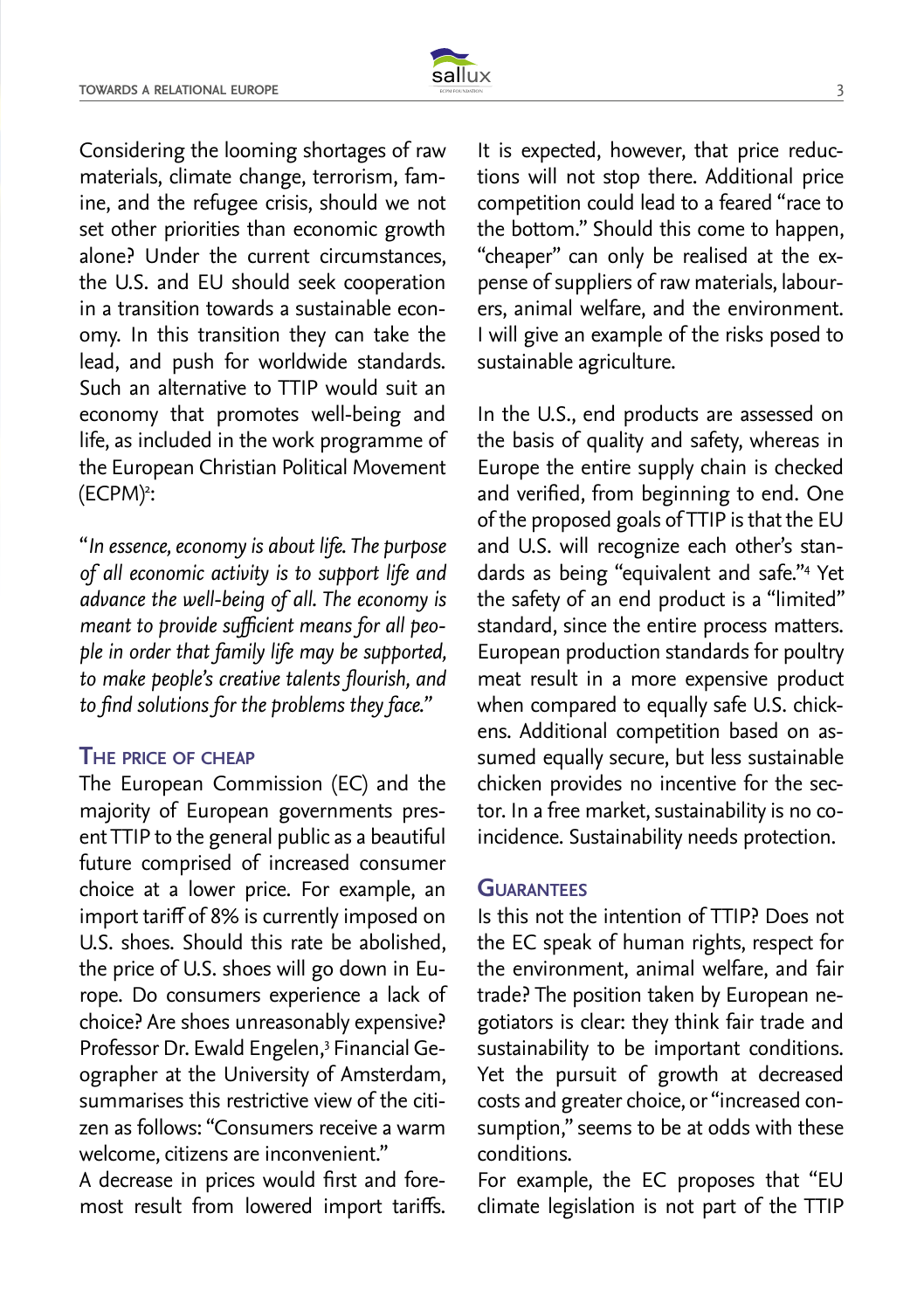negotiations. On the contrary, TTIP will support our climate targets, for example by promoting trade and investment in green goods and services."5 The question will be, however, how this statement would come to translate into practice. Such reticence is also expressed in the advisory report on TTIP by the Dutch Sociaal Economische Raad (SER; the Social and Economic Council of the Netherlands): *"Bilateral agreements provide an opportunity to address (...) sustainability. Yet more is needed than flowery speech alone."*<sup>6</sup> Due to a lack of transparency, the U.S. negotiation goals are unclear. The question remains if any guarantees can be given. Furthermore, differences of opinion prevail, even on sensitive issues. In the words of Dutch MP Eppo Bruins:7



*"In sections where the EU and U.S. still disagree, there is an evident clash between the texts proposed by both parties. In these texts, we see a harsh and grim reality: There is no* 

*way the U.S. will agree to X, or it wants more of Y. Particularly in the areas of food and agriculture, major differences remain to be bridged between the EU and the U.S. This was to be expected, because it is precisely in those sectors where big ethical issues and visions for the future differ significantly."*

One does not have to believe in conspiracy theories to worry about the outcome of negotiations primarily driven by economic growth.

# **Complex reality**

There has been much criticism of TTIP's secretive and undemocratic procedures so far. The EC paid close attention: since the start of the fourteenth TTIP negotiations round, it published most of the European proposal texts. Yet the provision of information remains a point of difficulty, and is obscured by the EC's exclusive provision of positive information. In addition, the complexity of the subjects concerned undermines a balanced estimation of all risks ahead of the treaty's implementation.

In the debate between proponents and opponents of TTIP, both sides attack each other based on conflicting figures. As there is no consensus about the expected impact of TTIP, there is equally little evidence to guide the discussion. Does the number of studies count? Or is that one critical paper by Jeronim Capaldo, in which economic growth created by TTIP is doubted, the most reliable source? The response of Minister Ploumen to parliamentary questions<sup>8</sup> about the meaning of the report published by Jeronim Capaldo highlights the information struggle: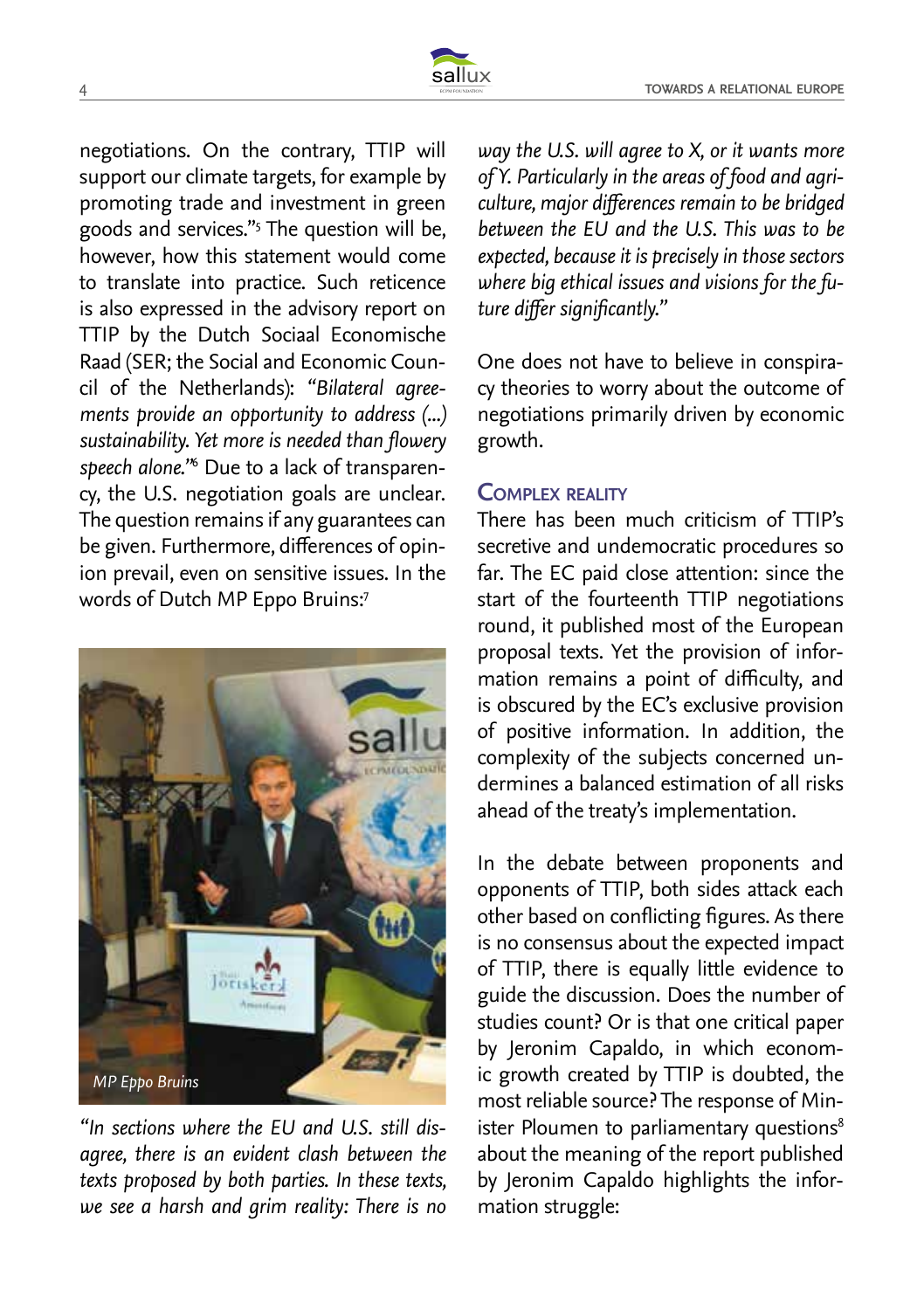

*"Capaldo's criticism of assumptions in existing analysis was to be expected. After all, every study, in order to model reality, must make assumptions about a reality that is more complex than its assumptions reflect. This holds true for Capaldo's study too: his assumptions can be debated as well."9*

Those facts are, as Minister Ploumen rightly points out, "models of a more complex reality." This applies to both affirmative and critical studies on the expected impact of TTIP. The EC and the majority of European governments want to proceed with TTIP, as can be drawn from the information that is provided. This is not so much "wrong," but rather one sided. Too easily criticism is played down by a flat-out "no – only after the negotiations will we know," and clichés like "these are the facts."10 But fact is, that we are not there yet! In the case of such a large-scale treaty like TTIP, the ultimate effects are difficult to predict. Yet there are historical precedents. The benefits of the NAFTA trade agreement between Mexico, the United States, and Canada were less substantial than expected. Moreover, the agreement produced a number of unexpected losers. In its report, SER too warns against unreasonably high expectations:

*"the most authoritative studies indicate that TTIP may bring additional economic growth to Europe and the Netherlands in the order of 0.5 per cent to 2 per cent, spread across a period of ten years. (...) It is therefore – and with the NAFTA lessons in mind – prudent to cautiously estimate growth effects."* The question is whether the solution lies with an additional investigative report. A financial addendum about the uncertainty and risks in the communication about the expectations

surrounding TTIP would seem appropriate.

**Usefulness, necessity, and alternatives** However, the discussions based on figures only cloud the debate on the usefulness and necessity of TTIP. By no means are we bound to TTIP, and alternatives exist. In the fuss around TTIP we must continue to bear those alternatives in mind.

There are two that I would like to name in particular. Those who read the report<sup>11</sup> *Trade, time for a new vision* immediately identify principles that Christian politicians in general, and the ECPM in particular, can support. The report provides a large number of principles that should be included in a fair and honest trade agreement. Examples are:

- • Human rights and environmental protection over business and personal interests;
- Democratic and transparent processes;
- • Room for national governments to regulate and promote sustainability.

Additionally, SER published a report<sup>12</sup> laying out principles that should be met by TTIP and other (future) trade agreements. This EU "golden standard" consists of:

- A sustainable increase of social welfare, inclusive approach of emerging economies;
- The promotion of European values, the protection of human and labour rights, the environment, democracy, and the rule of law;
- • The ability to maintain and increase a high level of protection;
- • Political margin to adequately guarantee and improve the protection levels of hu-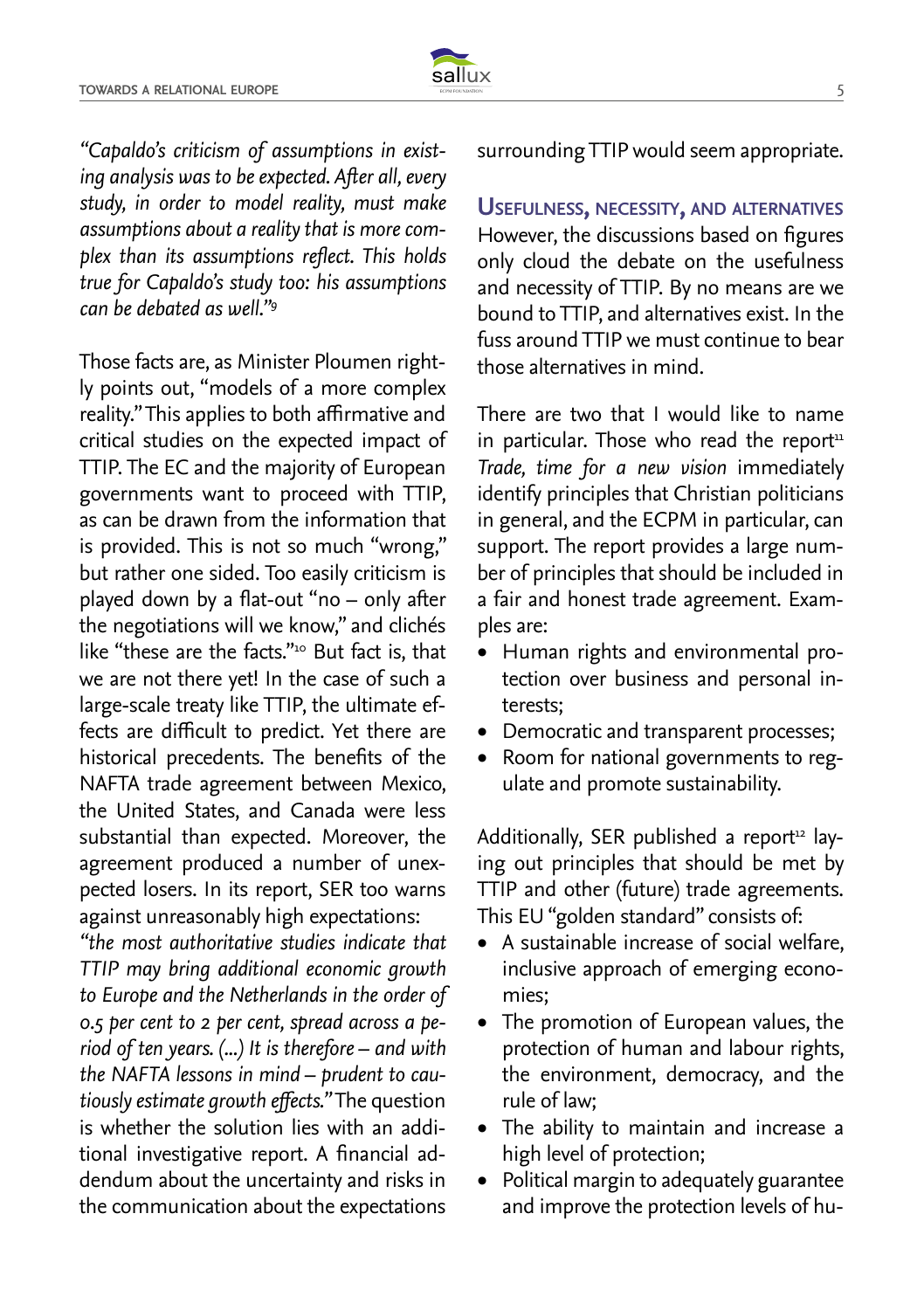

man beings and the environment;

- Freedom to exclude services of public interest from treaties;
- Policies to repair negative effects:
- • Securing public support and transparency;
- • Timely communication of sustainability impacts.

# **Past, present, and...**

Unfortunately, what President Eisenhower hoped and prayed for did not become reality. We continue to see a world and societies in which people's opportunities are denied. In this world, many yearn for freedom. We enjoy freedom ourselves, but do we really understand the responsibility we bear for the freedom of others? As Christian politicians, we are proponents of developmental work, deployment of armed forces for peacekeeping missions, and fair trade.

But do we really understand that everything we buy in our Western society, consume, and dispose of, affects the lives of people elsewhere? When it comes to the principles cited by President Eisenhower, the U.S., European countries in general, and the EU have chosen a different path: the path of neoliberalism and "consumables."

The European and American legacies are double-sided: we left the world much good, but also caused a lot of damage and mischief. Recently, a number of high-ranking European national government officials and politicians criticised the progress made during the TTIP negotiations. *"Although no one will really admit, the negotiations with the U.S. have in fact failed. The reason being that we Europeans do not want to give in to*  *the demands of the Americans,"* said German Minister of Economic Affairs Gabriel in an interview with German broadcaster ZDF. French President Hollande even expressed his interest in cancelling the process altogether, clearly indicating the negotiations hit troubled waters. Although election rhetoric will play a role in both cases, here too "political" interests seem more important than the underlying why question. No matter what will come of TTIP, valuable lessons can be drawn from the process. Lessons that will be relevant for the survival of the EU and future transatlantic cooperation between Europe and the U.S.

# **Future**

In these times of increased threat, a world in turmoil, and shortages of (fossil) energy and other resources, the U.S. government and the European Commission decided to focus on (economic) growth, by means of augmented consumption and choice, and lowered prices. Not economic growth (which implies more debt) but the welfare of people and the world in which we live should be the basis for future policies and trade deals like TTIP.

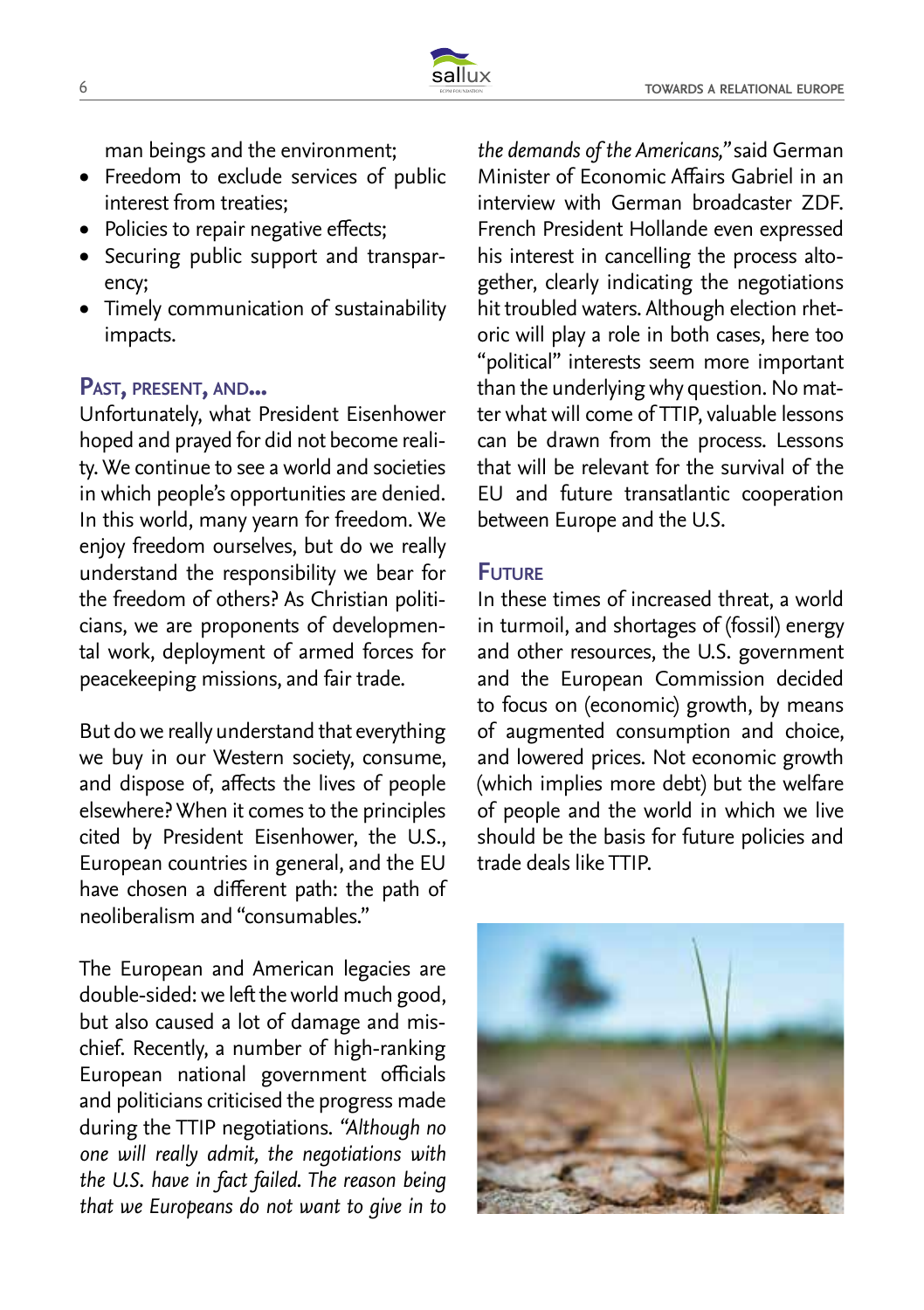

#### Endnotes:

1 Eisenhower, D. (1961). Military Industrial Complex Speech. http://mcadams.posc.mu.edu/ ike.htm, or: https://www.youtube.com/watch?v=OyBNmecVtdUhttps://www.google.nl/ url?sa=t&rct=j&q=&esrc=s&source=web&cd=3&cad=rja&uact=8&ved=0ahUKEwjI87euwv3O-AhXJHxoKHRucA8oQtwIILjAC&url=https%3A%2F%2Fwww.youtube.com%2Fwatch%3Fv%3DCWiI-YW\_fBfY&usg=AFQjCNH6d2eNKrSzqFZ7SNy0R\_aEdXuk1g

2 ECPM. (2016). What do we stand for? http://www.ecpm.info/about-ECPM/what-do-westand#economy

3 Engelen, E. (2014, May 28). Why trade agreements with the U.S. must be viewed with suspicion. Correspondent.

4 Dutch Ministry of Foreign Affairs. (2015, December). Questions and Answers about TTIP (download).

5 European commission. (2015). Fact sheet on Trade and Sustainable Development (TSD) in TTIP (download).

6 Economic and Social Council. (2016). Opinion TTIP: Transatlantic Trade Investment Partnership. The Hague, 31.

7 Bruins, E. (2016, February 25). My visit to the TTIP reading room. Blog (Google translated from Dutch).

8 Ploumen, E.M.J. (2015, January 18). Answers to parliamentary questions. 31985-24.

9 Economic and Social Council. (2016). Opinion TTIP: Transatlantic Trade Investment Partnership. The Hague, 146, 165.

10 See, e.g., European Commission. (2015). The Top 10 Myths about TTIP. Separating fact from fiction (download).

11 The Alternative Trade Mandate. (2014). Trade, time for a new vision. www.alternativetrademandate.org

12 Economic and Social Council. (2016). Opinion TTIP: Transatlantic Trade Investment Partnership. The Hague, 32-33.



**Author**

*Christiaan Meinen works for Sallux, the think tank of the European Christian Political Movement (ECPM). Christiaan has an interest in geopolitics, (EU) foreign policies, sustainability, and military doctrine, technologies, and policies*